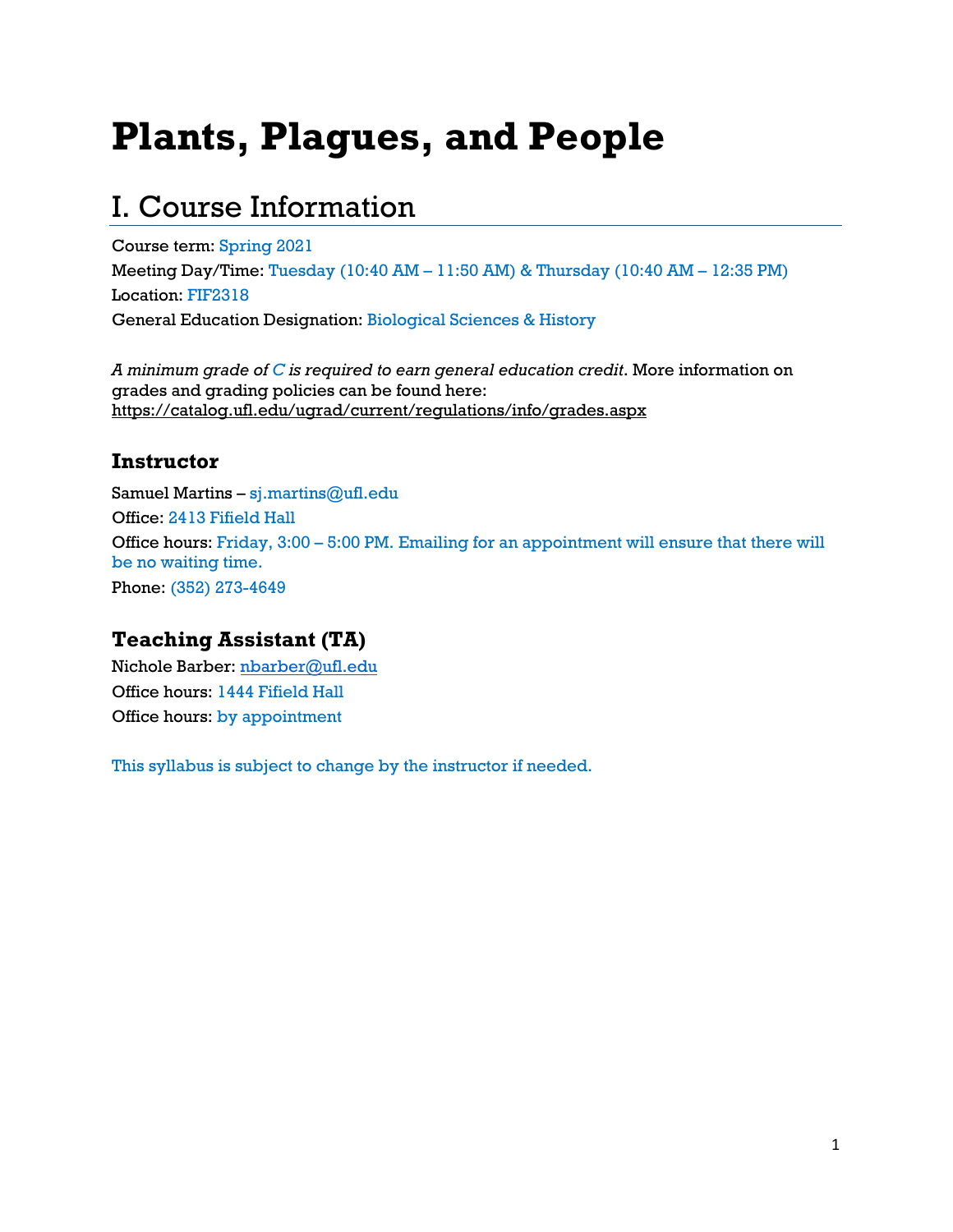### **Course Description**

Plants, Plagues, and People is a biohistory course. Within biology we discuss the origin of life and life diversity and its interactions. We will address how life has evolved and why things are the way they are. Students will be able to reflect upon the environmental factors and life interactions that have been influencing life on Earth since its beginning and how those interactions influence and constrain human activities. Course themes include geologic times, origin of life, first forms of life on Earth, environmental pressures and resource limitations, diseases, and the roles that these factors have played in human civilization up to modern times.

### **Required & Recommended Course Materials (to purchase/rent)**

There is no required text. Selected readings will be distributed in class or provided electronically within the course modules in Canvas.

### II. Coursework & Schedule

**There will be 14 quizzes, 2 tests, and multiple participation opportunities**. The grading scale is built on a point-based system, with "extra credit" points built in.

### **1. List of Graded Work**

| <b>Assignment</b>   | <b>Description</b>                     | <b>Points</b> |
|---------------------|----------------------------------------|---------------|
| <b>Quiz Scores</b>  | 14 quizzes at 3 points each (total=42) | 30            |
| Test 1              |                                        | 25            |
| Test 2              |                                        | 25            |
| Participation       |                                        | 20            |
| <b>Total points</b> |                                        | 100           |

A satisfactory grade will be earned with the equivalent of a "C-" grade or better (70-100 points).

**Quizzes**: Students will be divided in three or two groups, depending on the number of students. Ideally, we will have groups with 3 students each. Groups will work collaboratively on quizzes and assignments.

In your collaborative quiz groups, you will be responsible for selecting a question theme and creating:

- 1 question based on the Tuesday class
- 1 question based on the Thursday class
- Complete answers to both questions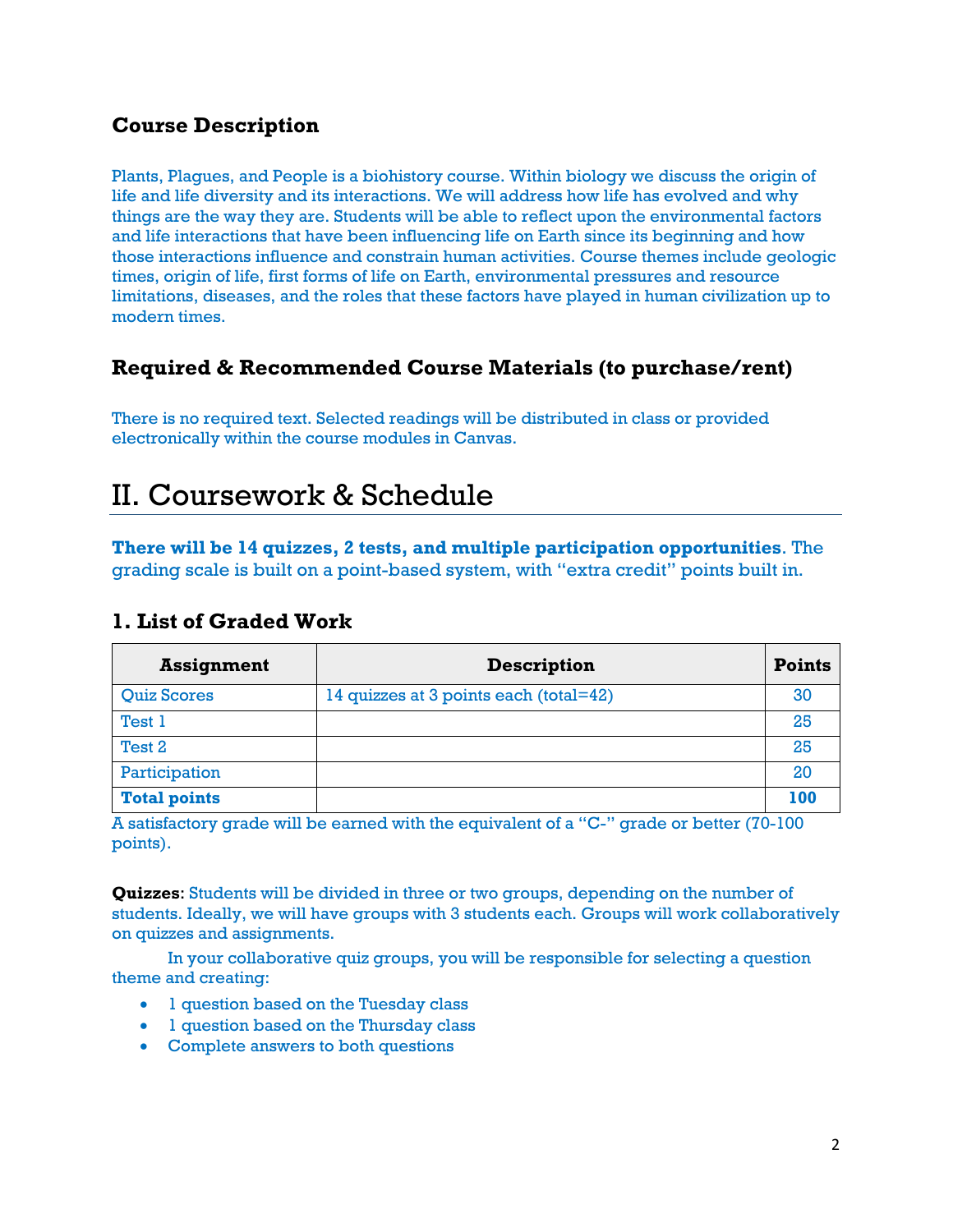Even though the two questions can be related, they should not be rephrased to ask the same thing.

Quiz 1 will be provided by the instructor and TA and offer a good example of the types of quality questions you should be creating with your group. Subsequent quizzes will include three questions created by other groups. We will go over all the quiz questions together immediately after the quiz. The TA will grade the quizzes later and add the grades to Canvas. We will have 14 quizzes throughout the course, and the four quizzes with the lowest grades will be dropped. If you miss up to four quizzes, for example, it will not affect your quiz grades, as you only need 10. However, your chances for a stellar grade improve with each quiz and you are more likely to receive a better grade if you complete all 14 quizzes. Therefore, plan to participate in class as much as you can.

#### *Desirable Questions for the Quizzes*

- The point is not to create memorization questions. Try to be creative.
- You can't create two questions about the same specific topic.
- You cannot create true or false questions, unless you make a false statement and ask why it is wrong and how to correct it.
- If a question is multiple choice, it has to have at least four options.
- Questions that correlate daily life with the topic taught in class are highly encouraged.

**Tests:** About 50% of the questions you and your classmates create will be used in the midterm and final exam. Students will first take the test individually (worth 60% of the total points in the test).

The individual tests will be collected, and a new sheet with the same questions will be distributed to each student. This time they will be asked to answer to the same questions in groups, and this test score will be worth 30% of the total test grade. This part will be distributed for the last 30 minutes of class or right after all the last students finish the first part.

For the remaining 10% of the test, students will be asked to individually write a reflection about the test method used by answering these ten questions:

- What did you think about doing the test individually as compared to in a group?
- Did you learn anything from your colleagues that was not clear before?
- Did you find it faster to do the test in a group than by yourself? If yes, why?
- Did you find it easy to collaborate with your peers? If yes, why?
- Were there any problems when doing the test in groups?
- Did any of the questions you created show up on the test? If yes, do you think you remembered the answer?
- Explain why you agree or disagree with the following statement: Creating questions helped me to learn the subject.
- Do you have any preference regarding answering quiz questions made by your peers as compared to your instructor? Why?
- Any additional comments?

There are no right or wrong answers for this part. As long as you write something that is truthful and understandable to whoever reads it, you will receive 10%.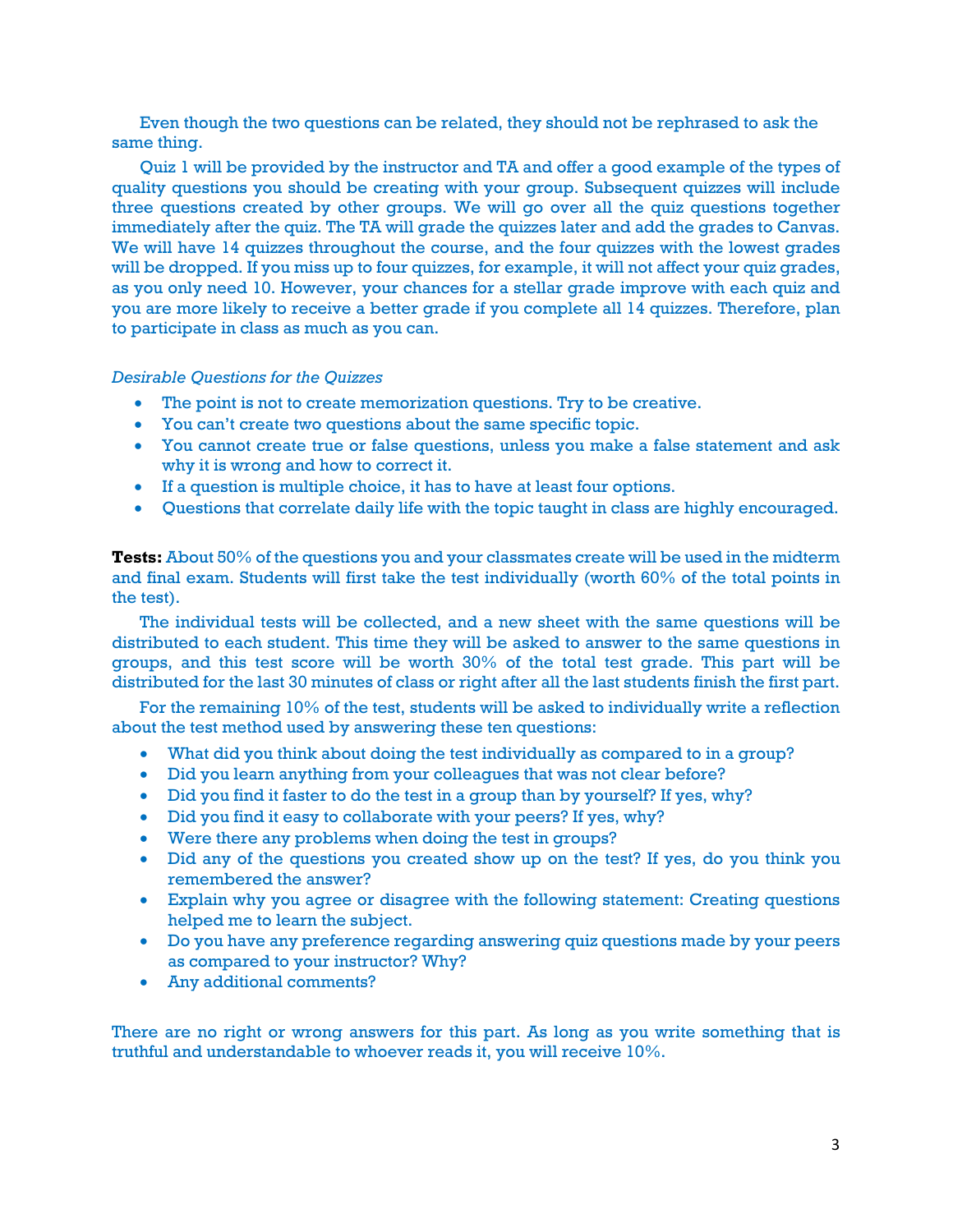**Participation:** There will be multiple opportunities for participation in class throughout the semester in addition to regular questions and comments made by students during classes. Some examples of other participation activities are a one minute paper, where students will have the opportunity to write down questions and feedback, jigsaw, where students will work in groups to learn a specific subject and then share with the other students, communicating errors in the syllabus (broken links and others) to the instructor/TA, etc.

**Extra Credit**: There are 12 extra credit points built into the course (12%) distributed in 4 extra quizzes. These extra quiz points allow you the flexibility to "make up" missed quiz or test points by doing the four additional quizzes. There will, however, be no "individual" extra credit opportunities offered; the only extra credit offered will be from assignments available to the entire class.

| <b>Week/Date</b>  | <b>Activity</b>                    | <b>Topic/Assignment (Question/Subject)</b>                                                                                                                                                                                                                                                                                           |
|-------------------|------------------------------------|--------------------------------------------------------------------------------------------------------------------------------------------------------------------------------------------------------------------------------------------------------------------------------------------------------------------------------------|
| Week 1            |                                    | Introductions                                                                                                                                                                                                                                                                                                                        |
| Jan <sub>12</sub> | Topic                              | Geologic time and the Human Speck                                                                                                                                                                                                                                                                                                    |
| Jan <sub>14</sub> |                                    | Organic molecules: life's building blocks                                                                                                                                                                                                                                                                                            |
|                   | Elective Online<br>Readings        | • University of California Museum of Paleontology<br>(1997). Plate Tectonics: The Rocky History of an Idea<br>$(1$ page)<br>• University of California Museum of Paleontology<br>(1997). Plate Tectonics: The Mechanism (1 page)<br>• Utah Geological Survey (Milligan, 2011). How do<br>Geologists Know How Old a Rock Is? (1 page) |
|                   |                                    | Origins of life                                                                                                                                                                                                                                                                                                                      |
| Week 2            |                                    | <b>Reading DNA, Writing Proteins</b>                                                                                                                                                                                                                                                                                                 |
| Jan <sub>19</sub> | Topic                              | Mistakes in the code (Good news? Bad news? Who                                                                                                                                                                                                                                                                                       |
| Jan 21            |                                    | knows?)                                                                                                                                                                                                                                                                                                                              |
|                   |                                    | <b>Mutations and Populations</b>                                                                                                                                                                                                                                                                                                     |
|                   |                                    | Video: How Life Began (11 min)                                                                                                                                                                                                                                                                                                       |
|                   | Elective Online<br>Readings        | Life On Earth (8 page)                                                                                                                                                                                                                                                                                                               |
|                   |                                    | Genetic Code (3 page)                                                                                                                                                                                                                                                                                                                |
|                   |                                    | Reading the Genetic Code (1 page)                                                                                                                                                                                                                                                                                                    |
|                   |                                    | Lactose Tolerance (1 page)                                                                                                                                                                                                                                                                                                           |
|                   |                                    | Genes Involved In Tomato Color And Flavor (3 page)                                                                                                                                                                                                                                                                                   |
|                   |                                    | Video: Natural Selection (7 min)                                                                                                                                                                                                                                                                                                     |
| Week 3            |                                    | Prokaryotes: hot, fast, cheap and easy                                                                                                                                                                                                                                                                                               |
| Jan <sub>26</sub> | Topic                              | Eukaryotes: cells get organized & the invention of sex                                                                                                                                                                                                                                                                               |
| <b>Jan 28</b>     |                                    | The Mechanics of Sex (no, not THAT kind of<br>mechanics)                                                                                                                                                                                                                                                                             |
|                   | <b>Elective Online</b><br>Readings | Endosymbiotic Hypothesis (1 page)                                                                                                                                                                                                                                                                                                    |

### **2. Weekly Course Schedule**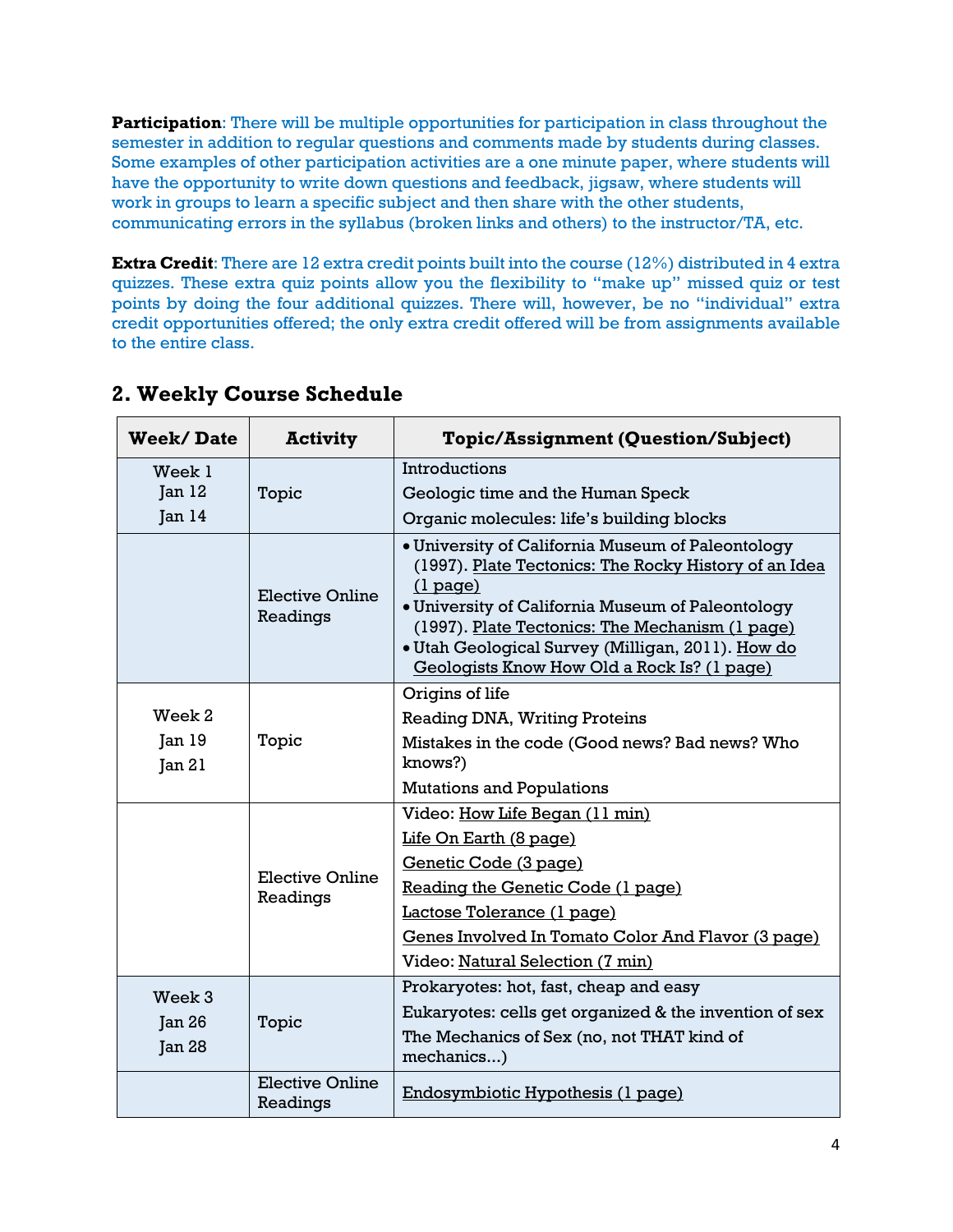|                   |                                    | Eukaryotic Cells (4 page)                                                 |  |
|-------------------|------------------------------------|---------------------------------------------------------------------------|--|
|                   |                                    | Chromosomal Abnormalities: Aneuploidies (2 page)                          |  |
| Week 4            |                                    | Energy production and transfer: making and breaking<br>bonds              |  |
| Feb <sub>2</sub>  | Topic                              | Energy storage and use: food chains to fossil fuels                       |  |
| Feb 4             |                                    | Sea of Life: Cells get together and make critters                         |  |
|                   |                                    | Sea of Life: Diversity of Life                                            |  |
|                   |                                    | Overview of Metabolism (4 page)                                           |  |
|                   | <b>Elective Online</b><br>Readings | Food Chains & Food Webs (6 page)                                          |  |
|                   |                                    | How CO2 Moves Among Different Carbon Pools (1                             |  |
|                   |                                    | page)                                                                     |  |
|                   |                                    | Volvox, Chlamydomonas, and the Evolution of                               |  |
|                   |                                    | Multicellularity (4 page)                                                 |  |
|                   |                                    | Homeotic Genes (6 page)                                                   |  |
| Week <sub>5</sub> |                                    | Expanded Gallery Of Animal Phyla (14 page)                                |  |
|                   |                                    | Land Invasion, I: Plants                                                  |  |
| Feb 9<br>Feb 11   | Topic                              | Land Invasion, II: Fungi and Stramenopiles                                |  |
|                   |                                    | Evolution of Plants (3 page)                                              |  |
|                   | <b>Elective Online</b><br>Readings | World of Fungi (2 page)                                                   |  |
|                   |                                    | Florida Museum Article (2 page)                                           |  |
|                   |                                    | Land Invasion, IV: Animals, the Vertebrates                               |  |
| Week 6            |                                    | Land Invasion, III: Animals, the Arthropods                               |  |
| Feb 16<br>Feb 18  | Topic                              | Land Invasion, V: The Cheaters, part 1 (protozoans<br>and flatworms)      |  |
|                   |                                    | Land Invasion, V: The Cheaters, part 2 (roundworms<br>of plants & people) |  |
|                   |                                    | African Sleeping Sickness (Trypanosomiasis) (1 page)                      |  |
|                   |                                    | Chagas Disease (1 page)                                                   |  |
|                   |                                    | Chagas Disease More Prevalent in US Than Thought (2<br>page)              |  |
|                   |                                    | Leishmaniasis (1 page)                                                    |  |
|                   | <b>Elective Online</b><br>Readings | <u> Malaria (1 page)</u>                                                  |  |
|                   |                                    | Schistosomiasis (1 page)                                                  |  |
|                   |                                    | Liver Flukes (1 page)                                                     |  |
|                   |                                    | Tapeworms (1 page)                                                        |  |
|                   |                                    | Documentary: NOVA Wonders What's Living in You?<br>$(54 \text{ min})$     |  |
| Week 7            |                                    | I'm an Amniote, and I'm ok                                                |  |
| Feb 23            | Topic                              | Mammals: from belly buttons to nipples                                    |  |
| Feb 25            |                                    | The Precarious Rise of the Mammals                                        |  |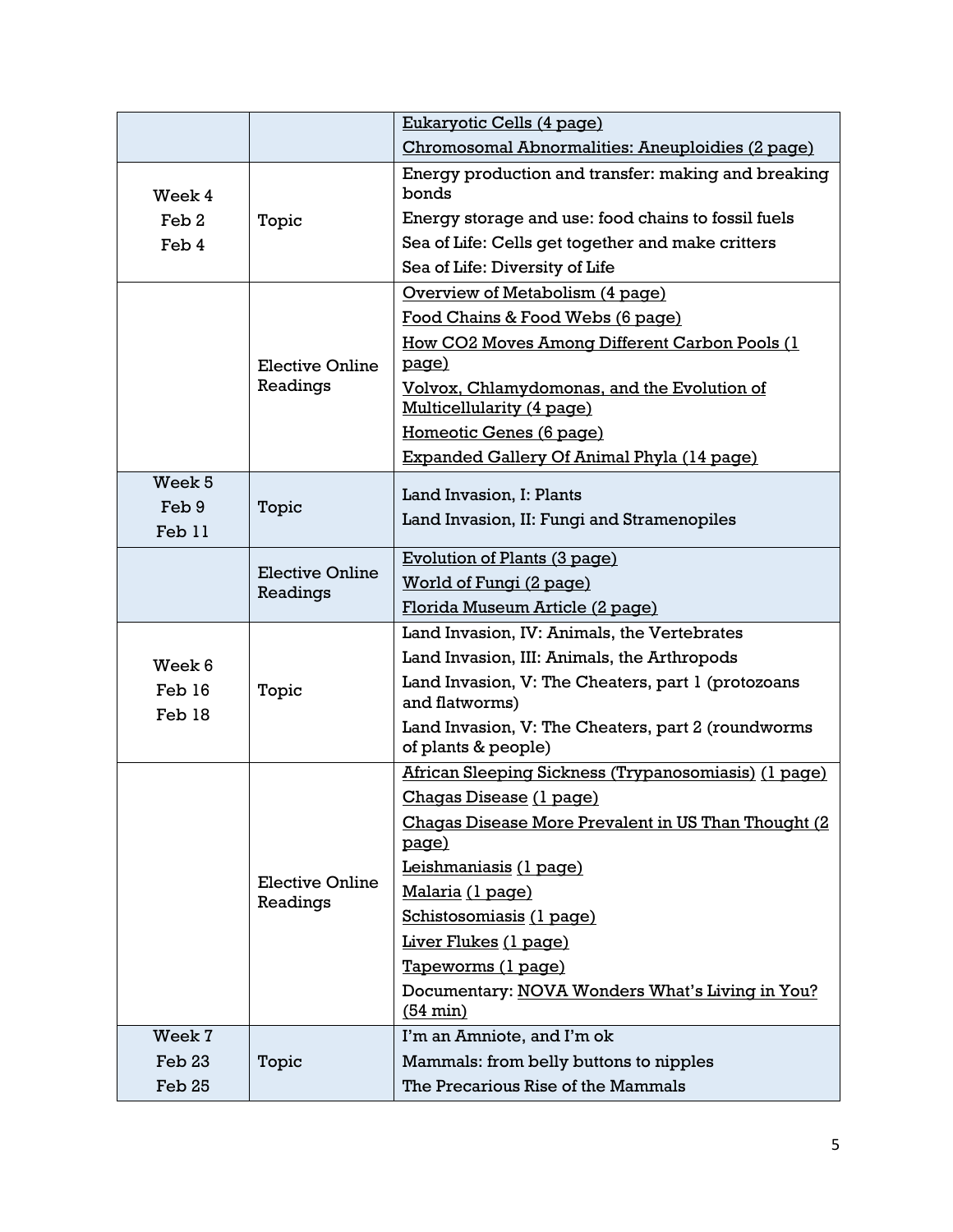|                 |                                    | <b>Primate Primer</b>                                                                        |  |
|-----------------|------------------------------------|----------------------------------------------------------------------------------------------|--|
|                 |                                    | From Primates to People (Lucy's got a big ol' butt)                                          |  |
|                 |                                    | Introduction to the Amniotes (1 page)                                                        |  |
|                 | <b>Elective Online</b><br>Readings | <b>How The Earliest Mammals Thrived Alongside</b>                                            |  |
|                 |                                    | Dinosaurs (7 page)                                                                           |  |
| Week 8          |                                    | Test 1                                                                                       |  |
| Mar 2           | Topic                              | <b>Case Studies in Extinctions</b>                                                           |  |
| Mar 4           |                                    | Mechanisms of speciation and extinction                                                      |  |
|                 | <b>Elective Online</b><br>Readings | No Readings For This Week                                                                    |  |
|                 | Topic                              | Hunting and Gathering to the Advent of Agriculture                                           |  |
|                 |                                    | <b>Early Agriculture and Domestications</b>                                                  |  |
| Week 9          |                                    | Human Populations: Carrying Capacities and<br><b>Malthusian Limits</b>                       |  |
| Mar 9<br>Mar 11 |                                    | The Rise (and fall and rise and fall ) of Civilization:<br>Sumerian                          |  |
|                 |                                    | The Rise (and fall and rise and fall ) of Civilization:<br>Harrapan                          |  |
|                 |                                    | The Rise (and fall and rise and fall ) of Civilization:<br>Egyptian                          |  |
|                 | <b>Elective Online</b><br>Readings | Reading(s) are available on Canvas                                                           |  |
| Week 10         |                                    | Meanwhile, on other parts of the planet Asia                                                 |  |
| Mar 16          | Topic                              | Peopling and Civilizations of the Americas                                                   |  |
| Mar 18          |                                    | Back in the Fertile Crescent: from States to Empires                                         |  |
|                 |                                    | <b>Greeks and Science</b>                                                                    |  |
|                 |                                    | The Tangled Roots of Agriculture (3 page)                                                    |  |
|                 | <b>Elective Online</b><br>Readings | <b>Exponential and Logistic Growth</b>                                                       |  |
|                 |                                    | Population Dynamics Lesson (4 page)                                                          |  |
|                 |                                    | <u>The World's First Big City (5 page)</u>                                                   |  |
|                 |                                    | Five Things I Learned About Sumerian Beer (3 page)                                           |  |
|                 |                                    | The Fall of the Egyptian Old Kingdom (4 page)                                                |  |
|                 |                                    | Statue of Ramesses II (1 page)                                                               |  |
|                 |                                    | Roman Rise, and Roman Science                                                                |  |
| Week 11         | Topic                              | The Decline and Fall of Rome: Logistics & Disease                                            |  |
| Mar 23          |                                    | Civilization and Human Diseases                                                              |  |
| <b>Mar 25</b>   |                                    | Density-dependent Diseases: 8 diseases that love a<br>crowd                                  |  |
|                 |                                    | Civilization and Plant Diseases: Infecting your food                                         |  |
|                 |                                    | Account of the Murder of Hypatia (1 page)                                                    |  |
|                 | <b>Elective Online</b><br>Readings | Measles May Have Emerged When Large Cities Rose,<br>1500 Years Earlier Than Thought (2 page) |  |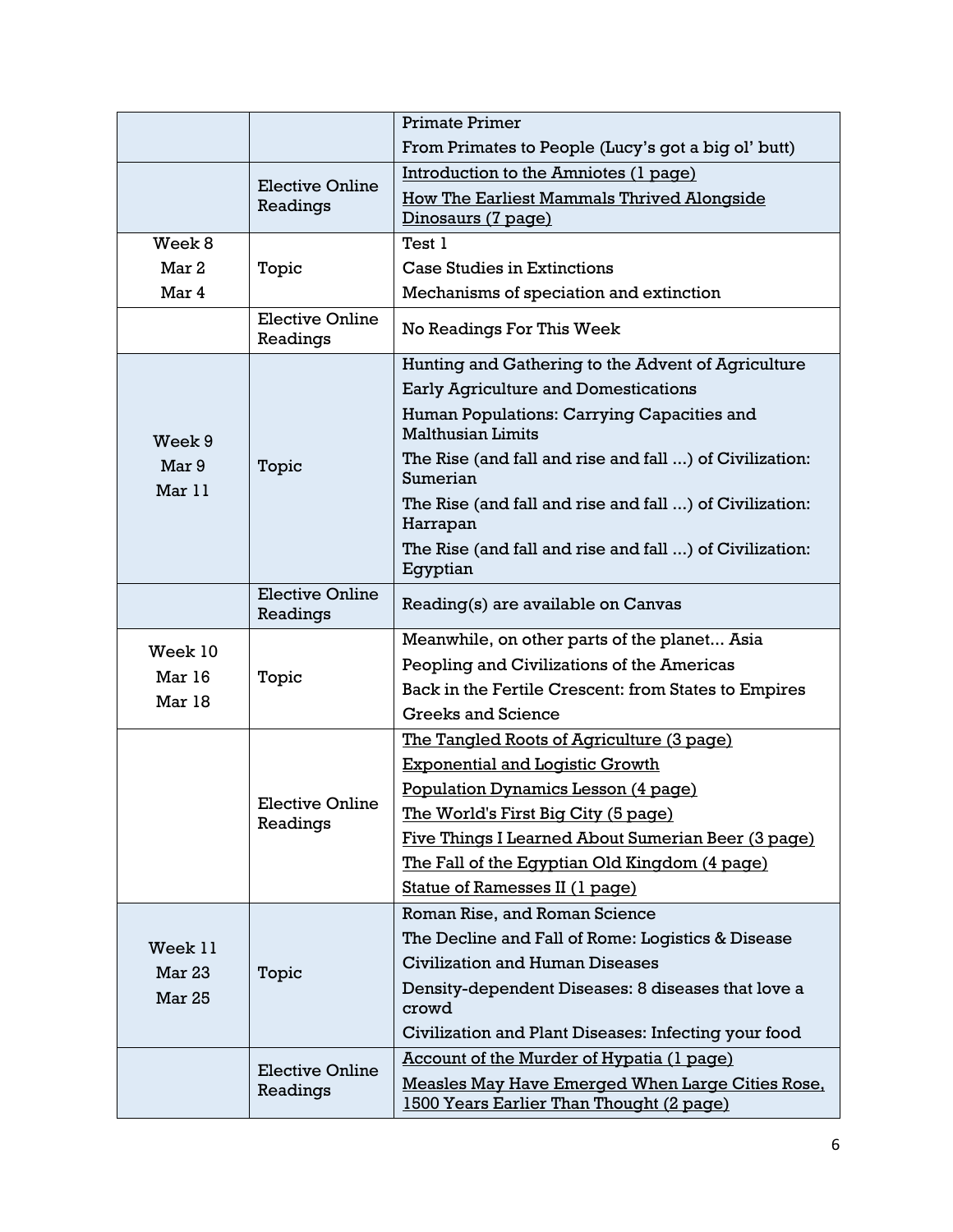|                  |                                    | From Poisoning to Pharmacy: a Tale of Two Ergots (4<br>page)                              |  |
|------------------|------------------------------------|-------------------------------------------------------------------------------------------|--|
|                  |                                    | Phytophthora infestans (4 page)                                                           |  |
|                  |                                    | Clues and Evidence (1 page)                                                               |  |
| Week 12          |                                    | The Middle Ages: Shifting Climates, Shifting People                                       |  |
| Mar 30           | Topic                              | <b>Black Death</b>                                                                        |  |
|                  |                                    |                                                                                           |  |
| Apr 1            | <b>Elective Online</b>             |                                                                                           |  |
|                  | Readings                           | The Black Death May Have Transformed Medieval<br>Societies In Sub-Saharan Africa (2 page) |  |
|                  |                                    | The Columbian Exchange I: Race for Resources                                              |  |
| Week 13          |                                    | The Columbian Exchange II: The Unintended<br><b>Exchanges</b>                             |  |
| Apr <sub>6</sub> | Topic                              | Fuel for a Renaissance: Imperialism & Slavery                                             |  |
| Apr <sub>8</sub> |                                    | Renaissance Culture & Science                                                             |  |
|                  |                                    | The "Muslim Curtain" (1 page)                                                             |  |
|                  | Elective Online                    | William Bradford, 1633, describes the effects of                                          |  |
|                  | Readings                           | smallpox on the Native Americans (1 page)                                                 |  |
|                  |                                    | Olive Tree (11 page)                                                                      |  |
|                  |                                    | Industrial Revolution I: Power and Invention                                              |  |
|                  |                                    | Industrial Revolution II: Biology and Medicine                                            |  |
| Week 14          |                                    | Industrial Revolution II: Culture and Consequences                                        |  |
| Apr 13<br>Apr 15 | Topic                              | Global Economics and Resource Conflicts in the<br>Modern Era                              |  |
|                  |                                    | <b>Green Revolution</b>                                                                   |  |
|                  |                                    | The Day We Discovered The Cause Of The 'White'                                            |  |
|                  |                                    | Death                                                                                     |  |
|                  |                                    | Potato Bright And Irish Famine (2 page)                                                   |  |
|                  | <b>Elective Online</b><br>Readings | Louis Pasteur: Scientist, Beer Brewer, Zit-Popper (2<br><u>page)</u>                      |  |
|                  |                                    | Friederich Engels, excerpts from "The Condition of                                        |  |
|                  |                                    | the Working-Class in England in 1844" (1 page)                                            |  |
|                  |                                    | Frogs: The Thin Green Line (1 page)                                                       |  |
| Week 15          |                                    | Populations, Demands, and Resource Limitations                                            |  |
| Apr 20           | Topic                              | <b>Energy Junkies</b>                                                                     |  |
|                  |                                    | Tying it All Together                                                                     |  |
|                  | <b>Elective Online</b>             | No Readings For This Week                                                                 |  |
|                  | Readings                           |                                                                                           |  |
| Apr 27           | Final                              | Test 2                                                                                    |  |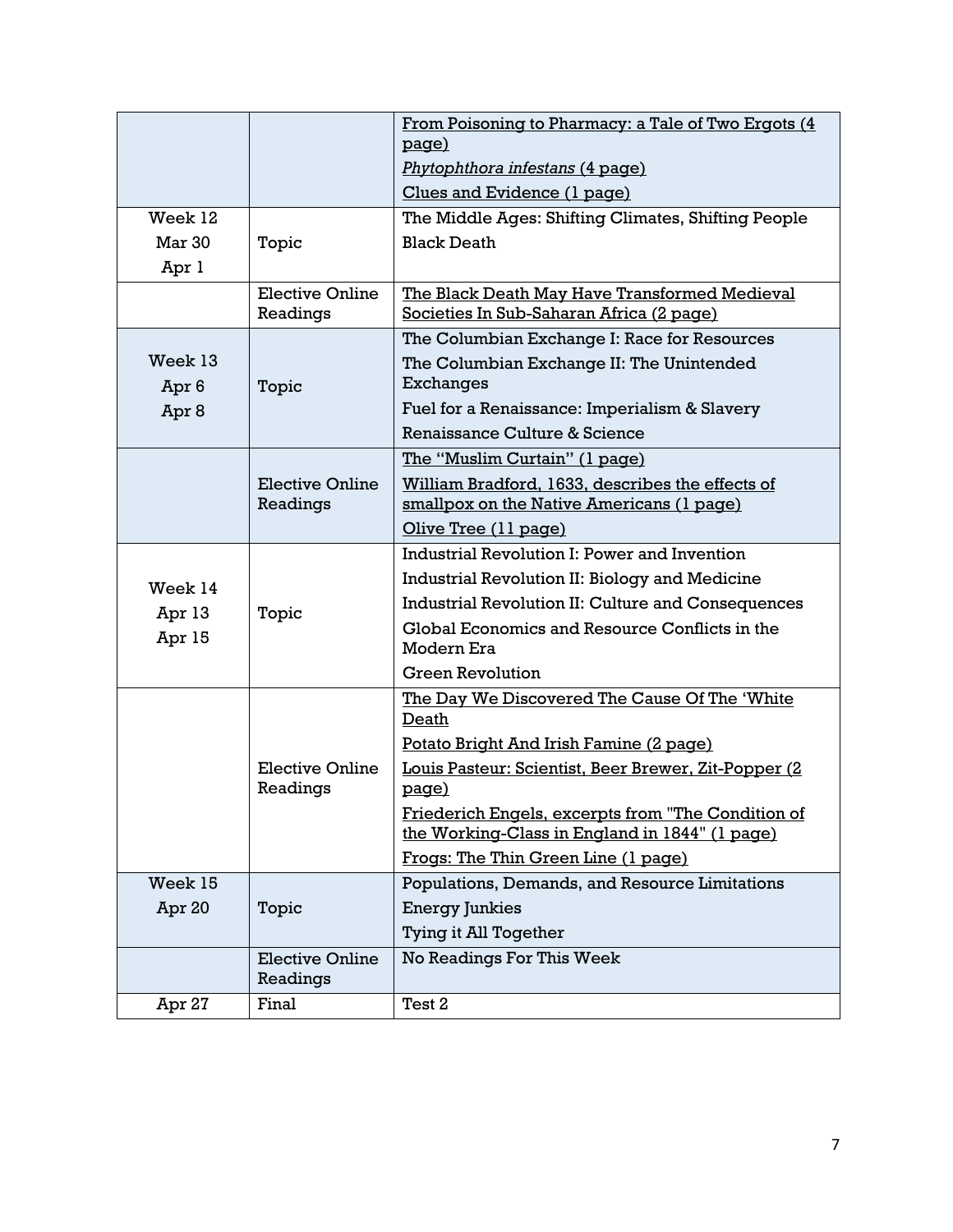## III. Grading

### **3. Statement on Attendance and Participation**

#### **Attendance and Participation:**

Requirements for class attendance and make-up exams, assignments, and other work in this course are consistent with university policies that can be found at: https://catalog.ufl.edu/UGRD/academic-regulations/attendance-policies/

**Disability Accommodations** are made as soon as possible upon receipt of an accommodation letter from the Disability Resource Center https://disability.ufl.edu/students/get-started/. If you are submitting a letter, it is your responsibility to communicate which specific accommodations you will need in order to fully participate in the course. We are more than happy to provide accommodations so that every student can get the most out of this course, but we rely on you to communicate your needs in a timely manner so that we may meet them fairly and appropriately. It is important for students to share their accommodation letter with their instructor and discuss their access needs, as early as possible in the semester.

**Academic Integrity** standards will be upheld vigilantly at all times in this class. Upon registering at the University of Florida, you signed the following statement: "I understand that the University of Florida expects its students to be honest in all their academic work. I agree to adhere to this commitment to academic honesty and understand that my failure to comply with this commitment may result in disciplinary action up to and including expulsion from the University." On all work submitted for credit by students at the University of Florida, the following pledge is either required or implied:

"On my honor, I have neither given nor received unauthorized aid in doing this assignment." You will be expected to keep these commitments in every aspect of your participation in this class.

### **4. Grading Scale**

For information on how UF assigns grade points, visit: https://catalog.ufl.edu/UGRD/academic-regulations/grades-grading-policies/

| <b>Letter Grade</b> | <b>Percentage</b> | <b>Points</b> |
|---------------------|-------------------|---------------|
| A                   | $92 - 100$        | 92-100        |
| A-                  | 90-91.99          | 90-91.99      |
| $B+$                | 88-89.99          | 88-89.99      |
| B                   | 82-87.99          | 82-87.99      |
| $B-$                | 80-81.99          | 80-81.99      |
| $C+$                | 78-79.99          | 78-79.99      |
| $\mathbf C$         | 72-77.99          | 72-77.99      |
| $C-$                | 70-71.99          | 70-71.99      |
| D+                  | 68-69.99          | 68-69.99      |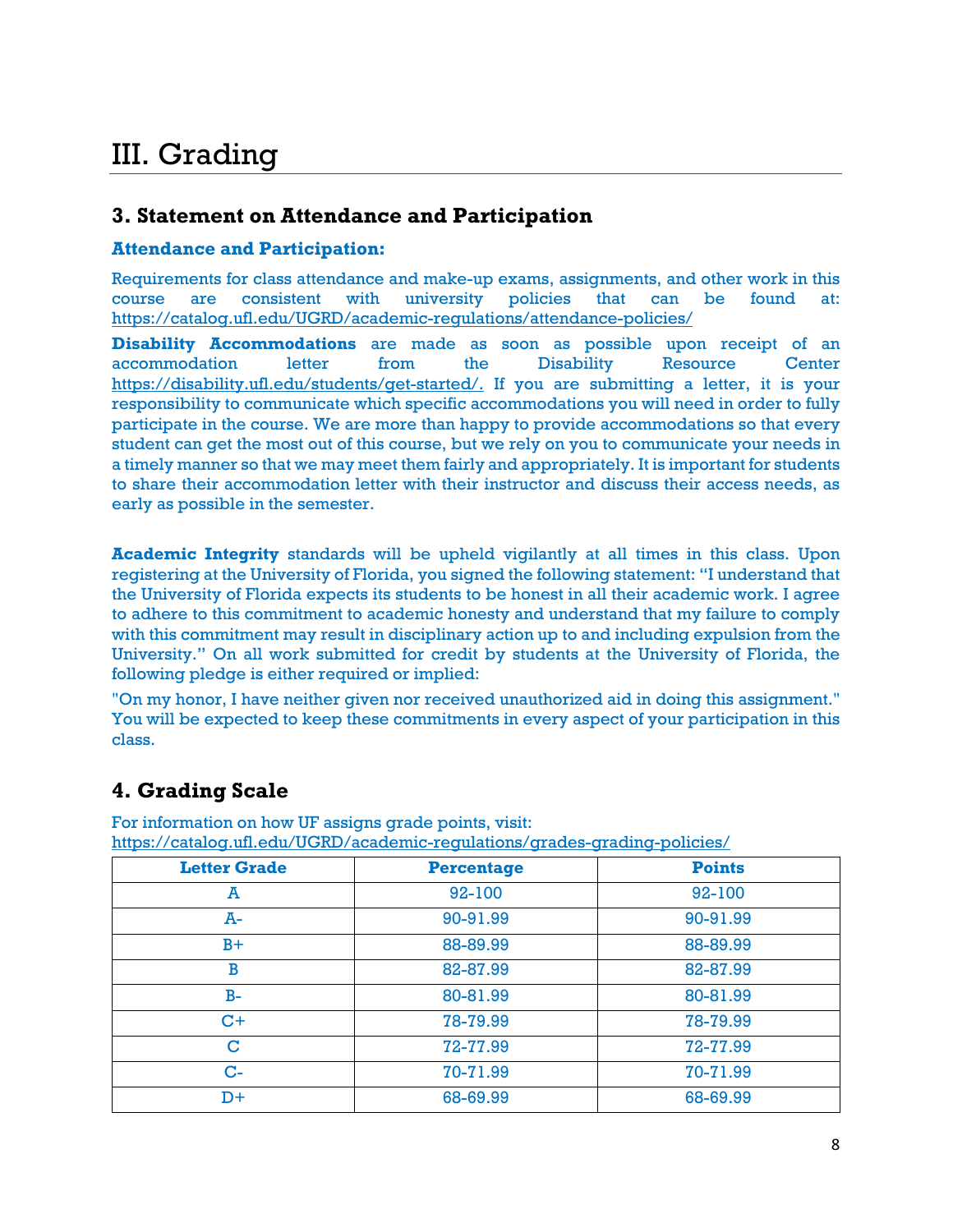|     | 62-67.99 | 62-67.99 |
|-----|----------|----------|
| יש- | 60-61.99 | 60-61.99 |
| ∸   | 0-57.99  | 0-57.99  |

### IV. Learning Experiences

### **5. This Course's Student Learning Outcomes (SLOs)**

**By the end of this course, you should be able to:**

- Explain how life appeared on the planet and what environmental conditions were necessary for its appearance;
- describe the progression of life forms on Earth and explain how environmental pressures affect populations of living organisms;
- explain the value of plants to human beings and describe the impacts that the development of agriculture and the use of fossil fuels have had on human populations and societies;
- discuss the effects of biological resource limitations on major historical events and cultural trends;
- distinguish between density-independent and crowd diseases, and describe how various diseases have affected humans and their civilizations;
- give examples of human activities that have led to increases in human, animal, and plant diseases.

### V. Required Policies

### **6. Attendance Policy**

This class is 100% in-person; therefore, students are expected to be physically present in the classroom. For most of the classes, we will have collaborative work and active learning, where students will be graded for participating in groups. For that reason, students are encouraged to only miss class if they have a justifiable reason (if they get sick, accident, etc).

### **7. UF Evaluations Process**

Students are expected to provide professional and respectful feedback on the quality of instruction in this course by completing course evaluations online via GatorEvals. Guidance on how to give feedback in a professional and respectful manner is available at https://gatorevals.aa.ufl.edu/students/. Students will be notified when the evaluation period opens and can complete evaluations through the email they receive from GatorEvals, in their Canvas course menu under GatorEvals, or via https://ufl.bluera.com/ufl/. Summaries of course evaluation results are available to students at https://gatorevals.aa.ufl.edu/publicresults/.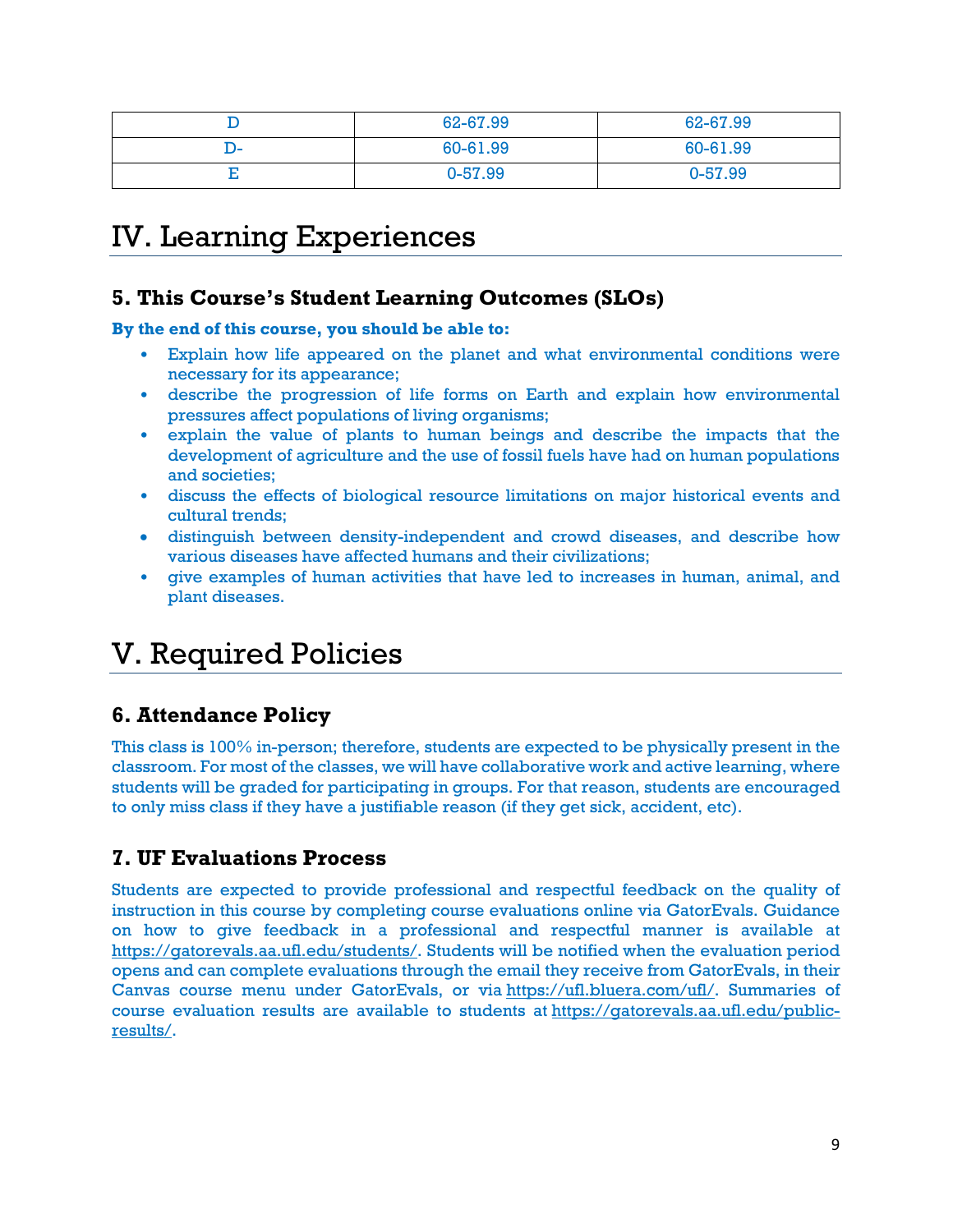### **8. University Honesty Policy**

UF students are bound by The Honor Pledge which states, "We, the members of the University of Florida community, pledge to hold ourselves and our peers to the highest standards of honor and integrity by abiding by the Honor Code." On all work submitted for credit by students at the University of Florida, the following pledge is either required or implied: "On my honor, I have neither given nor received unauthorized aid in doing this assignment." The Honor Code (https://www.dso.ufl.edu/sccr/process/student-conduct-honor-code/) specifies a number of behaviors that are in violation of this code and the possible sanctions. Furthermore, you are obligated to report any condition that facilitates academic misconduct to appropriate personnel. If you have any questions or concerns, please consult with the instructor or TAs in this class.

#### **9. Counseling and Wellness Center**

**UF Counseling Services** provides resources on campus for students having difficulties which may interfere with their academic performance. Programs are available for general therapy, stress management, anger management, math confidence, career counseling, LGBTQ support, and many other specific needs. Resources available to you include:

- **1) University Counseling Center**, 301 Peabody Hall, 392-1575
- **2) Student Mental Health Center**, 392-1171
- **3) Sexual Assault Recovery Services (SARS)**, **Student Health Care Center,** 392-1161
- **4) Career Resource Center**, Reitz Union, 392-1601

### **10. The Writing Studio**

The writing studio is committed to helping University of Florida students meet their academic and professional goals by becoming better writers. Visit the writing studio online at http://writing.ufl.edu/writing-studio/ or in 2215 Turlington Hall for one-on-one consultations and workshops.

### **11. Software Use and Copyright**

All faculty, staff, and students of the University are required and expected to obey the laws and legal agreements governing software use. Failure to do so can lead to monetary damages and/or criminal penalties for the individual violator. Because such violations are also against university policies and rules, disciplinary action will be taken as appropriate.

### **12. Covid related Policy**

All students, TAs, and myself (instructor) are expected to wear masks. A few extra masks will be available in the classroom for those who forgot or lost them on the way to the class. If a student refuses to wear a mask, I will ask you to put one on. If they still refuse, I will have to ask the student to leave the class. Refusal to wear a mask will be reported to the Dean of Student's Office.